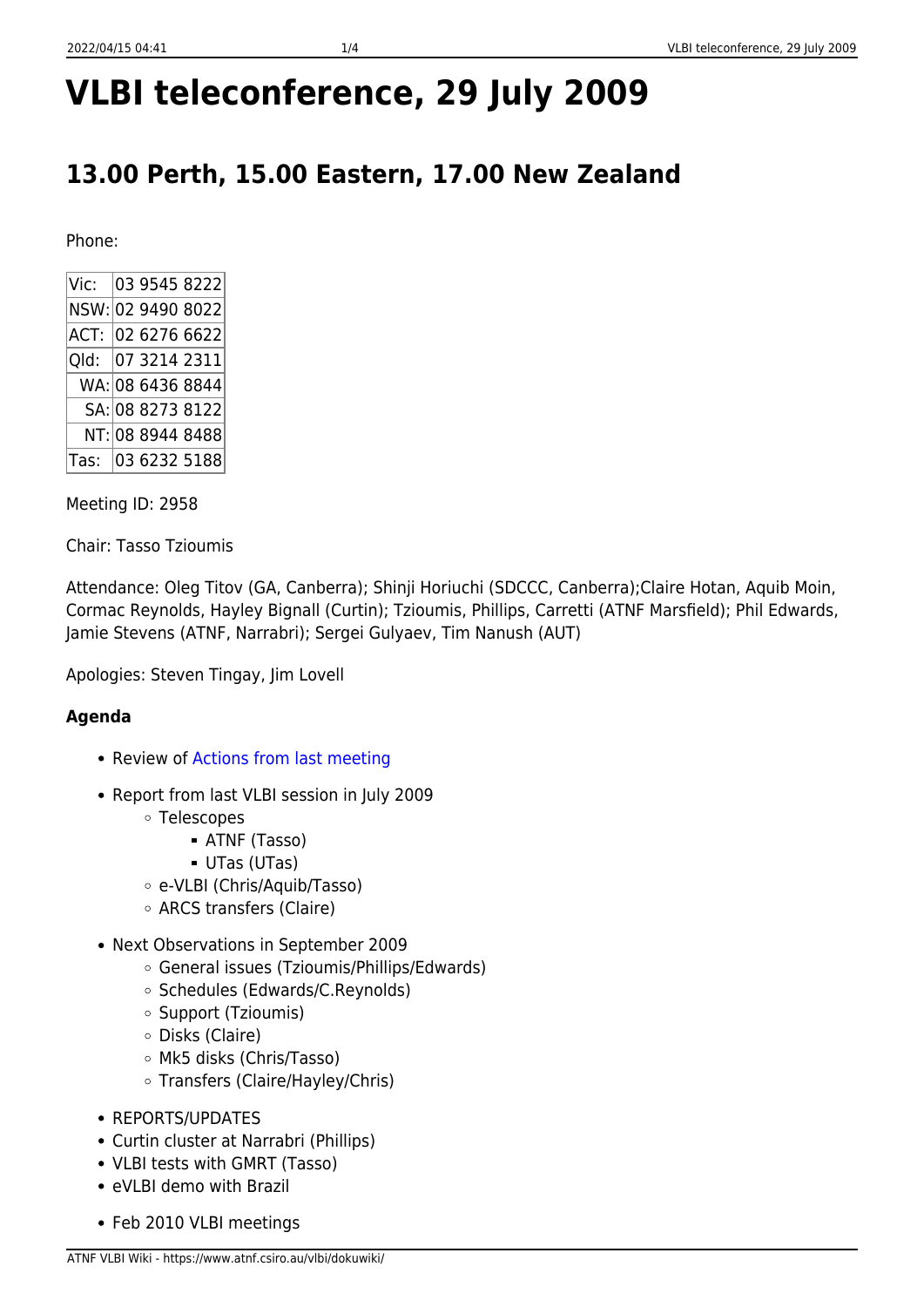- IVS meeting in Hobart (Lovell)
- Astro meetings in NZ (Tingay)
- LBA ops/eVLBI mtg?
- Update on New Zealand antenna (Gulyaev)
- AuScope Update (Lovell)
- Report from eVLBI workshop in Madrid
- Report from VLBI astrometry workshop at VLBA (Phillips)
- $\bullet$  AOB
	- HI VLBI with ATCA?

### **Actions arising**

(new items in **blue**)

#### GENERAL

- Swinburne archive of correlated VLBI data to be moved to ATNF & Curtin at end of all Swinburne correlation (Steven/Claire) - update 28/01/09 - Swinburne correlation complete. Claire transferring data to Curtin. Will tidy up before sending on to ATNF. Claire to advise ATNF on archive size. 11/2/09 - in progress. 21/5/09: All data in archive. Will check and make available to ATNF.Continuing (11/6/09)
	- Determine what meta-data should be archived (ATNF/Curtin)
	- $\circ$  Determine what muct be included in the user-accessible archive vs. archive at correlator (atnf/Curtin)
	- **Recheck Swinburne archive at Curtin (Chris Phillips)**

**History of LBA observations based on** *this* **wiki [available here](http://cira.ivec.org/dokuwiki/doku.php/correlator/records) (to permit preliminary sorting for archive) (Claire) \* Provide additional advice to PIs on scheduling the ATCA to keep it phased up at 8 GHz and above (Tasso) - update 28/01/09 - Richard to have input regards polarisation properties. 11/2/09 - to be tested with observations in next session. Richard provided report. To be disseminated to community. (21/5/09) \* New CABB systems may need experimentation to check best strategy and implementation for phasing the array. (Phil/Chris/Tasso) \*** Need to wait for CABB system to be finalised. (Tasso) **\* List on the Wiki available bands/polarisations at each LBA antenna. Also update "standard bands" (from S2) and define "standard" bands for wide-band recording. (Cormac/Tasso). 11/2/09 - initial progress within SCHED. Will be further followed up. \* Review what information is already available in freq.dat in SCHED (Chris/Cormac) \*** Build ATNF version of SCHED while waiting for Chris Walker to implement changes in the distributed version (Cormac/Chris) **\* Curtin Cluster at Narrabri: Networking operational and configuration to be done on 12/06/09. To be brought to operation (Chris/Shaun/Jamie).** DONE **\* 36 TB store on cluster may need configuring. Steven initiated contact with IVEC expert who is working with Chris. Needs DHCP. (Chris/Jamie/Shaun) \* ARCS transfers.** DONE **\*** Prepare checklist for procedures for next session. (Claire) **\*** Get observers to update disk usage on wiki (all) **\*** Prepare for 2nd phase of implementation of transfers, to include Hobart, Tid (via Canberra ARCS node) and Ceduna (via Adelaide ARCS node). May need XRAIDs at ARCS nodes. To be explored with ARCS contacts (Steven). **\*** Hobart transfers via ARCS to be tried in July. **\*** Explore doing Tid transfers vis USB/eSATA disk copy to ARCS in Canberra (Chris/Claire) **\*** Communication re networks (Claire) **\*** Transfer times - send explicit list of required downtimes to Graham **\*** Networking requirements - nominate someone from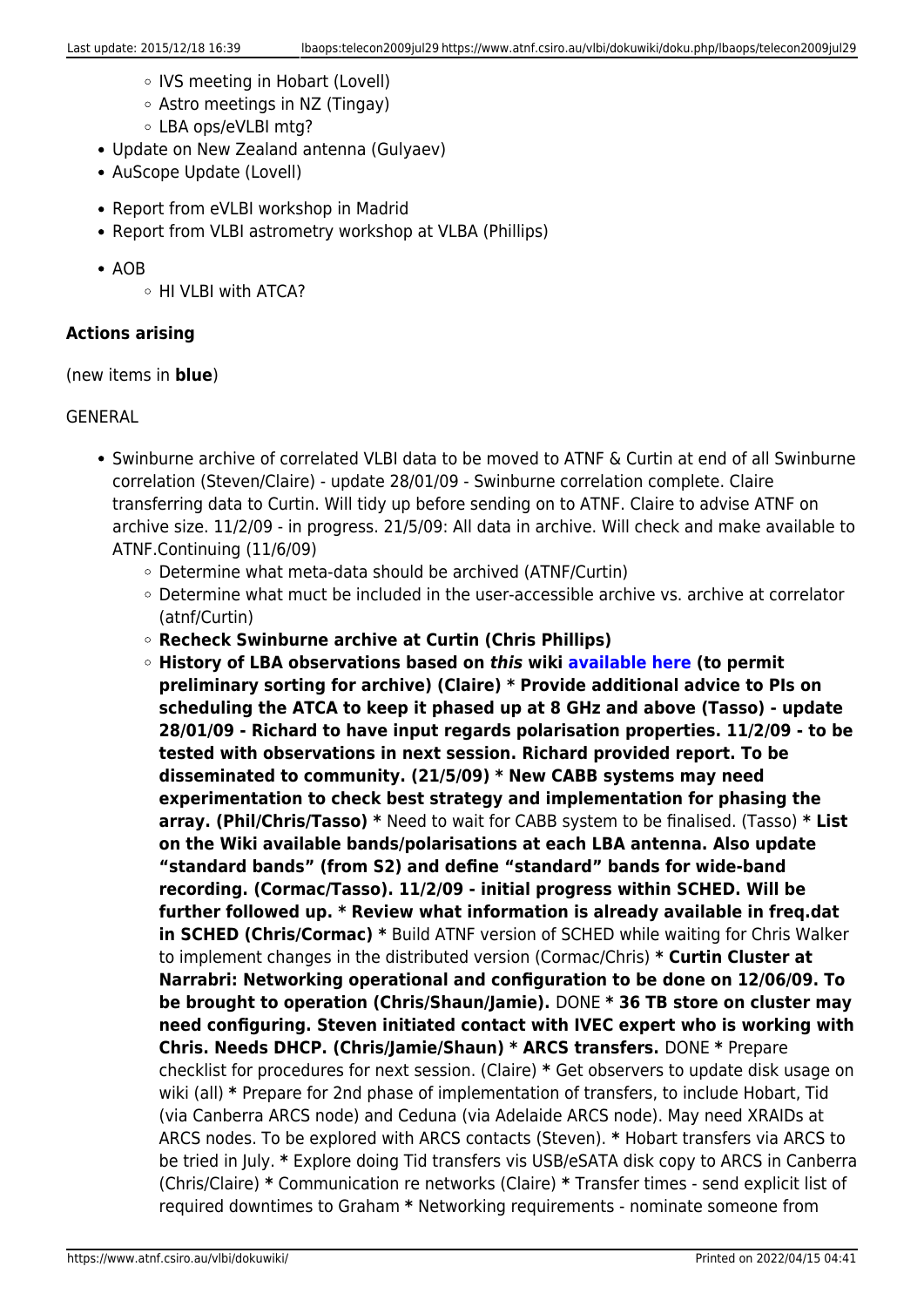each institution to liaise with Graham re: port requirements etc. and be available to make changes (If you'll be travelling, nominate a deputy) **\* New actions with ARCS \*** Better coordination with ARCS (Tasso) **\*** Wiki transfers page with "blackout times" (Claire/atnf) **\*** Script to produce file counts & check for missing files (Jamie) **\*** Checklist for all LBA observations. Initial copy from Hobart (Brett). To be developed during next session (Tasso/Claire/Hayley) DONE **\*** Disk wiki to also show number of files at end of expt? (Claire) Superseded **\* Mk5 Disks. New units to be ordered for correlation in Curtin and/or Bonn. Steven and Tasso to coordinate. \*** Proposal to always correlate LBA data with all 4 Stokes, unless PI objects. Richard to write short report and justification, after checking with ATCA data. **\*** Unified LBA monitoring and control, to include Ho & Cd. Initial tests done in May. Will be tried more fully in July. Continue to develop. (Simon/Jamie/Tasso) **NEXT OBSERVING SESSION \* Observing support for next session (Sept 09) \*** Observers organised for ATNF antennas. Tasso to coordinate. **\*** Disks to observatories. Claire/Tasso to coordinate **\*** Mk5 Disk list from Parkes to Claire (Ettore/Tasso) **\*** Replace faulty disks in Parkes Xraid sets (Ettore/JER) **\*** Set deadline for PI schedules for next session for 21 August (Phil) **\*** PI letters to ask for .key files and direct PIs to calibrator list. (Phil/Chris/Cormac)

#### OTHER

- **Follow up re disk problems at Ceduna in last session. Consult Simon/Jim (Tasso)**
- **eVLBI data pipeline to be set on Cave (Cormac/Chris)**
- **Ensure that all V271B sets are not rewitten. Transfers to Bonn in Sept. (All/Chris)**
- **Investigate and test file-systems on XRAIDs to avoid problems. (Cormac/Jamie/Chris)**
- **GMRT tests at Curtin (data compatibility) and organise Pks-GMRT VLBI (Tasso)**
- **Recorded VLBI with NZ in November? One 16 MHz channel with old system. (AUT/atnf)**
- **Investigate differential GPS setups for troposphere/ionosphere calibration (Chris/Cormac/Jamie)**
- **cdisko & recorder fixes and updates before session (Chris/Jamie)**
- Collaborations with South America may be possible, to compensate for loss of Hart. TIGO (Chile), O'Higgins (Antarctica), Fortaleza (Brazil) & antenna in Peru. Tasso to investigate.
	- **Small antennas to South America. Will continue investigating.**
	- **Initial contacts made. Will continue. Demo in 2009? (Tasso)**
- **Next LBA ops/e-VLBI meeting next February, during IVS week in Hobart (8-12th). May be able to have LBA meeting Thu-Fri (11-12). Tasso to explore and coordinate.**
- **Possible APAN e-VLBI demo in February, same period as IVS meeting. To explore further and minimise conflict. Contact AARNet. (Chris/Tasso)**
- Next telecon: Thu, 27 August 2009, 1:30pm Sydney time (Tasso/Chris/Cormac)